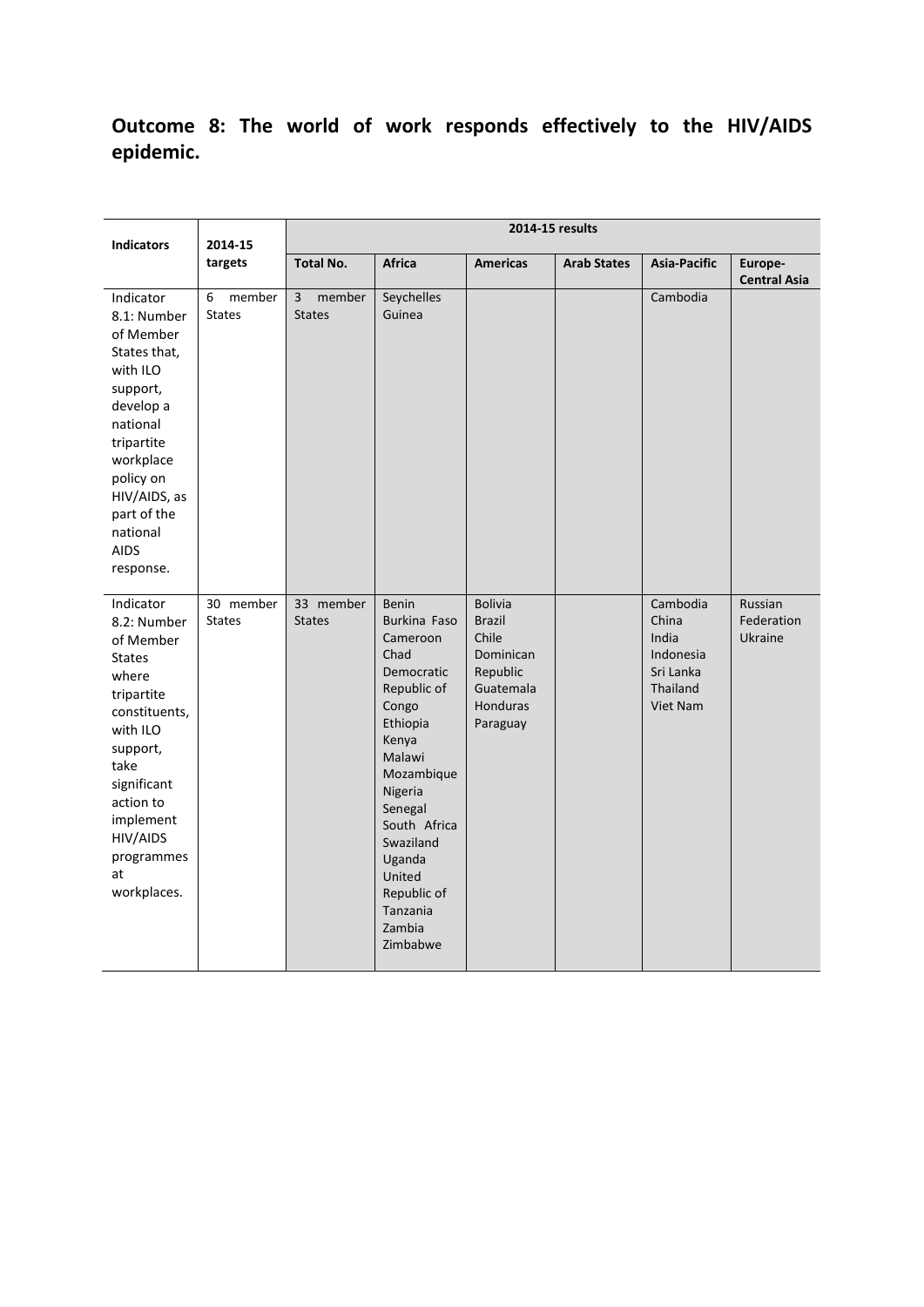## *How the strategy delivered on the two or three areas of focus identified in the programme and budget 2014-15*

Preventing new HIV infections among workers while addressing discrimination and extending social protection floors to workers living with or affected by the virus were the main areas of focus. To that end, the ILO focused on supporting constituents' efforts to offer voluntary HIV counselling and testing through the voluntary and confidential HIV counselling and testing initiative, VCT@WORK. Through direct support and national partners in 31 countries worldwide, testing was offered and data collected through a reporting tool developed by HIV/AIDS and the World of Work Branch (ILOAIDS). As a result, nearly 2 million workers received comprehensive information and counselling on HIV and AIDS and 1.2 million workers (55 per cent men, 38 per cent women and 1 per cent other) agreed to take the test. Some 3.2 per cent of these workers tested positive and were referred to appropriate centres for HIV treatment and care.

The ILO also provided technical and legal advice on specific workplace programmes and policies in 23 countries, where the workplace became a key entry point for prevention and care services for an additional 750,000 workers and their families. This work is the result of partnerships with national constituents, regional bodies such as the Southern African Development Community (SADC), HIV/AIDS coordination bodies and service providers. In Cambodia, China, Kenya, Senegal and South Africa, the ILO focused on the protection of health sector workers and the promotion of nondiscrimination in health-care settings.

The findings of evidence-based research on good practices in 10 African countries and 66 workplaces were widely disseminated to policy-makers, businesses and trade unions. The research confirmed the importance of management commitment and worker involvement in successful workplace programmes and of enhancing knowledge of ways to prevent HIV-related stigma and discrimination. It also found good examples of the increased success of anti-retroviral treatment when it is available through the workplace.

The Swedish International Development Cooperation (Sida)-funded programme on Economic empowerment and HIV vulnerability reduction along transport corridors in Southern Africa, which covers six countries, enabled the ILO to provide business management skill training and support job creation through cooperative and micro-enterprise development and helped women and men workers to move out of informality. With increased income, workers reduce their vulnerability to HIV. A survey conducted among the beneficiaries in Zimbabwe showed that the number of women involved in multiple concurrent partnerships decreased from 14 per cent to 0 while awareness of HIV services increased from 71 per cent to 92 per cent.

An ILO research paper highlighted the challenges and barriers that workers living with HIV and their households face in accessing social protection programmes and made recommendations on ways to overcome them. On that basis, the ILO advocated for more HIV-sensitive social protection schemes and for expanded and inclusive coverage. In Mozambique, it supported the review of the National Basic Social Protection Strategy to address the specific needs of people living with HIV and in Indonesia, it supported the establishment of a national working group to monitor access to social protection services by people living with HIV and take corrective measures where necessary.

#### *How the strategy delivered support to constituents*

The ILO supported constituents at the country and subregional levels with a focus on key economic sectors where workers are at higher risk of HIV infection, such as mining, transport, retail and tourism. In South Africa, a joint effort by the social partners in the retail sector helped to increase the use of voluntary HIV counselling and testing by workers and a 2015 handbook on HIV in the retail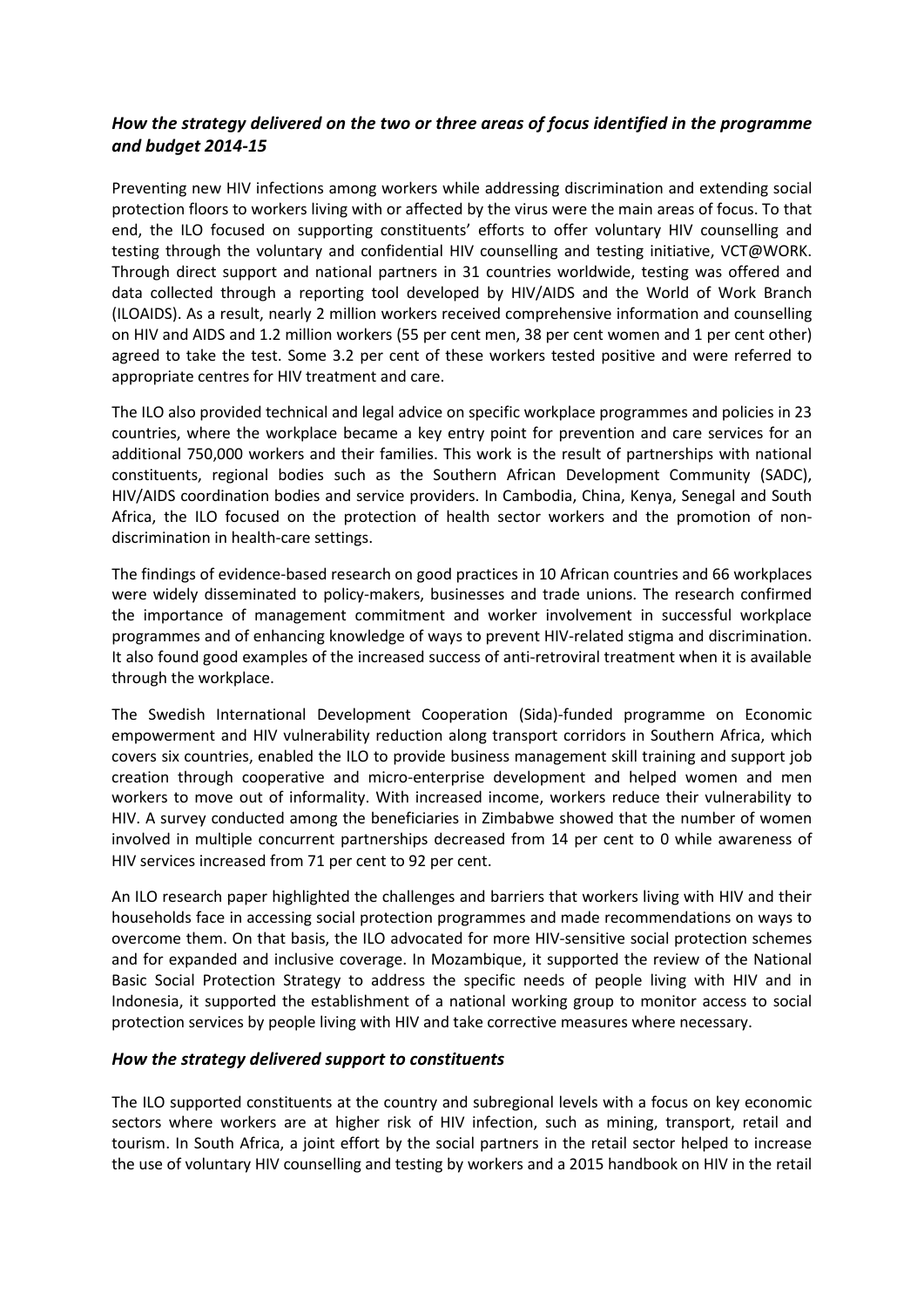sector was developed with constituents' support to guide future activities. In the mining sector, the social partners implemented HIV/AIDS workplace policies and programmes with ILO assistance and in collaboration with the national AIDS centres. In Russia and Zimbabwe, a total of 29 mining companies have benefitted from this initiative to date. An ILO partnership with South Africa's University Research Council facilitated the implementation of HIV and tuberculosis (TB) programmes by constituents in the mining sector. For the tourism sector in Jordan and Uganda, the ILO helped produce advocacy and training tools to set up and manage HIV workplace programmes and in Zimbabwe, it supported constituents' efforts to draft a policy to steer HIV response in the tourism sector. In the transport sector, the "corridor approach", adopted in the countries covered by the Sida-funded project in southern Africa, involves both transport workers' and employers' organizations.

Data collected by the ILO shows that over 755 government officials, 847 representatives of employers' organizations and 1,814 representatives of workers' organizations have been trained in HIV prevention, treatment, care and support. Technical advice provided to employers' and workers' representatives in 28 countries enabled them to negotiate with the national AIDS coordinating bodies and ensure that the world of work was a priority in national strategic plans. Technical capacity building was provided to ministries of labour and social partners in 26 countries with a view to the formulation of policies and labour legislation and the negotiation of collective agreements that reflect the key principles of the HIV and AIDS Recommendation, 2010 (No. 200). In Nigeria, the HIV and AIDS Anti-Discrimination Act 2014 was drafted with technical input from the tripartite partners and signed into law in January 2015.

### *How the strategy helped to address gender equality and non-discrimination*

Compliance with non-discrimination policies and laws has been addressed through a training handbook designed to help labour inspectors to identify cases of discrimination in the workplace or in legal proceedings; a total of 202 inspectors were trained. In Haiti and Guatemala, training enhanced the capacity of labour inspectors to include and address HIV-related issues during their workplace visits, including by advising employers and workers on the development and implementation of workplace policies and programmes that integrate the key human rights principles of Recommendation No 200.

Modules on sexual and reproductive health and rights, empowerment, gender-based violence and other gender aspects of HIV vulnerability were incorporated into the Organization's economic empowerment tools. In Ethiopia, the ILO collaborated with the Ethiopian Employers Federation and the Ethiopian Producers and Exporters Association to provide 6,000 internal migrant women workers in the horticulture industry with HIV, gender-based violence and reproductive health and rights materials. In Nigeria, the ILO supported the families of abducted Chibok girls through programmes that included components on gender-based violence and HIV prevention.

#### *Significant external partnerships that have helped in delivering the strategy*

The ILO's partnership with the secretariat of the Joint United Nations Programme on HIV/AIDS (UNAIDS) and its 11 co-sponsors is an essential alliance in support of the world-of-work response.

The ILO used the Joint WHO/ILO HealthWISE Guidelines to train 39 nurses from the Kenya National Union of Nurses as master trainers to enhance health workers' knowledge of HIV and TB in the context of occupational safety and health. In China, 11 hospitals with 31,000 health care workers received similar support and developed programmes to protect both health-care workers and